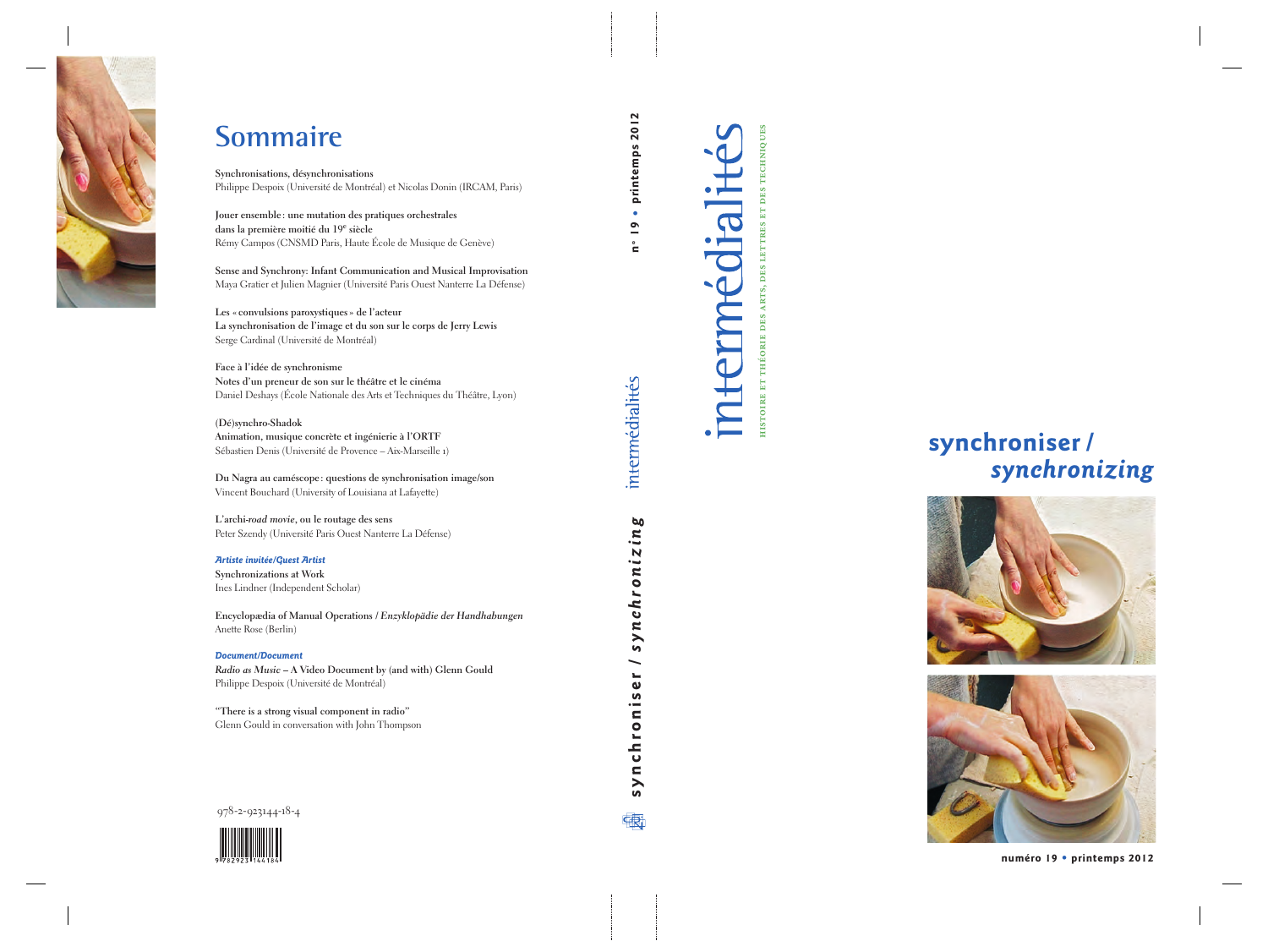**Artiste invitée** *Guest Artist*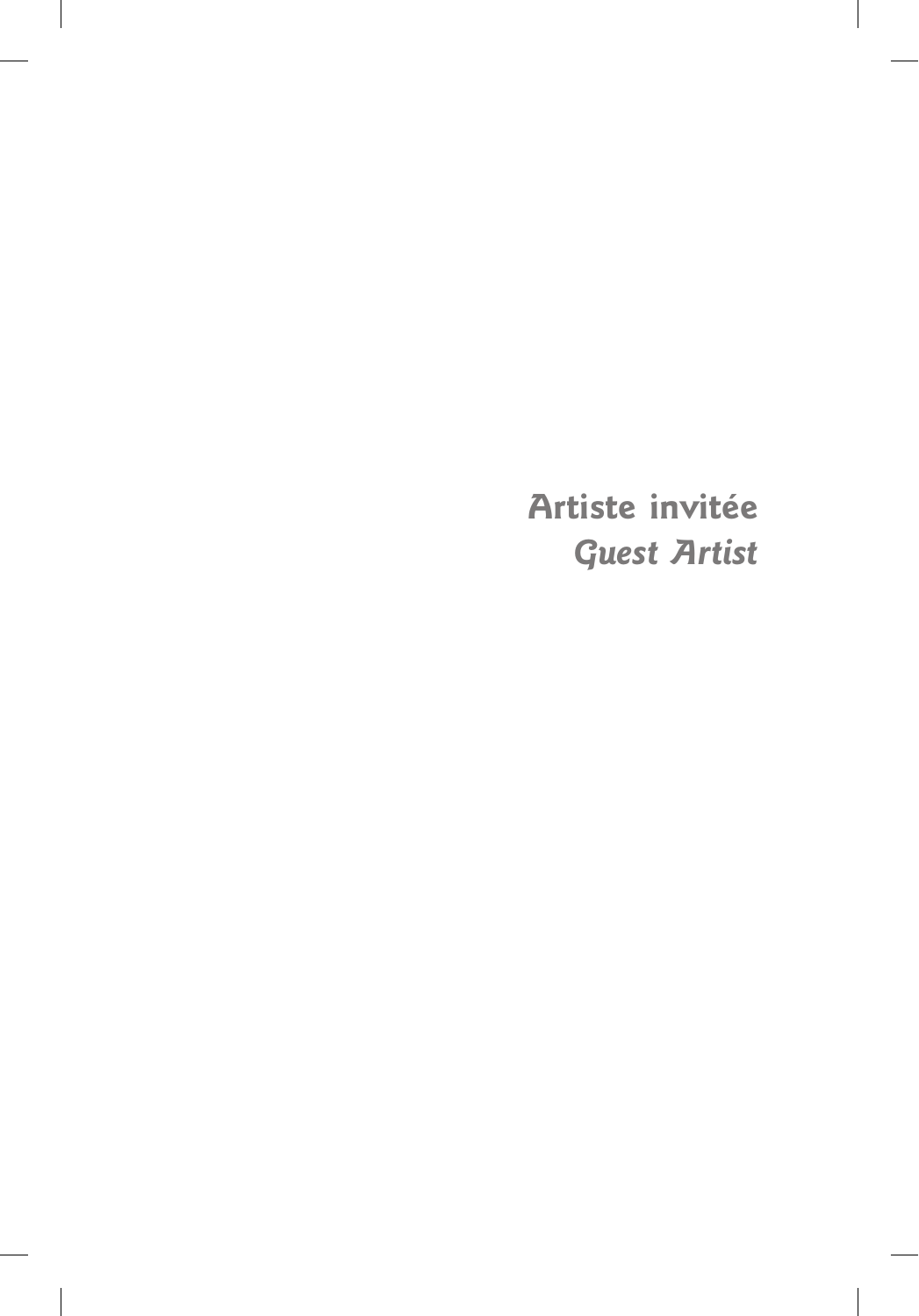### **Synchronizations at Work: Anette Rose's** *Encyclopædia of Manual Operations*

**lindner** 

**E**very synchronization implies a process of reconcilement based on the coordination of a variety of procedures. Synchronizations are geared toward repeatability; they are also reproducible. This applies to technical processes, and also to the coordination of bodily movements. While a machine only needs to be programmed once, the synchronization of movements involved in dancing or sawing, for example, must be learned over time. With practice, the movement sequence gradually becomes engrained in the person's flesh and blood. After a certain period, the required coordination processes begin to operate unconsciously, but not automatically. An experienced worker will notice deviations from the normal production process and carry out a resynchronization, whereas a machine stops and signals an error message.

Anthropology and occupational physiology began to take an interest in these processes at around the same time; anthropologists carried out research on cultural differences in basic bodily techniques,<sup>1</sup> while occupational physiologists investigated the possibilities for optimizing manual work movements in production processes.<sup>2</sup> In these two areas of research, the study of media recordings provides both the condition and the basis for a systematic assessment of the motion sequences under investigation. Visibility first has to be generated; this creates new images, which can then be reproduced, compared and analyzed.

Anette Rose has worked with both areas in her research for the long-term project "Enzyklopädie der Handhabungen" (*Encyclopaedia of Manual Operations*).

1. Marcel Mauss summarized his observations made after WWI in the lecture «Les techniques du corps » [1934], in *Sociologie et anthropologie*, Paris, PUF, coll. «Bibliothèque de sociologie contemporaine », 1968.

2. Frank Bunker Gilbreth and Lillian Moller Gilbreth, *Applied Motion Study. A Collection of Papers on the Efficient Method to Industrial Preparedness*, New York, Macmillan, 1919.

INTERMÉDIALITÉS • N° 19 PRINTEMPS 2012

**157**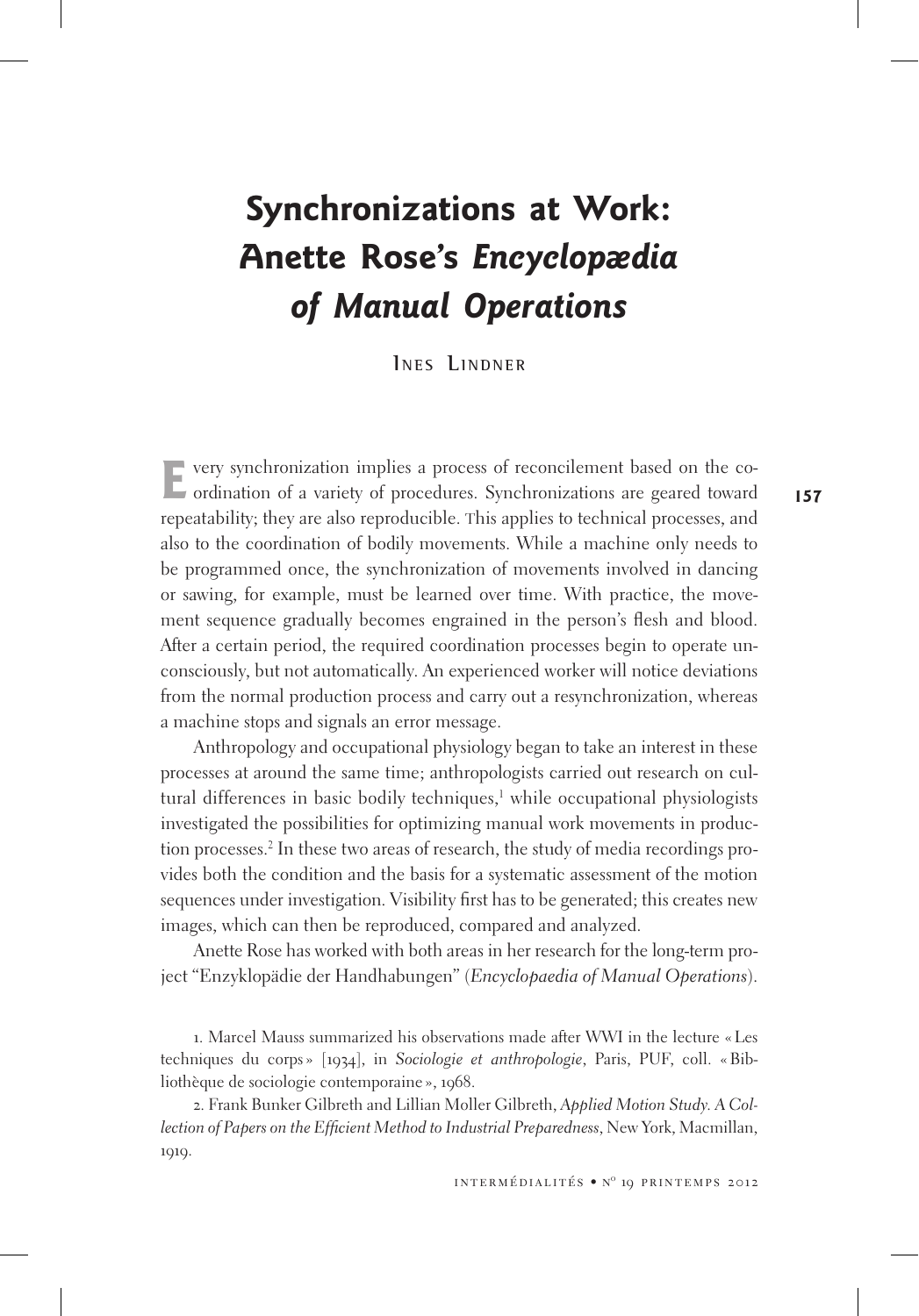She quotes from visual material from anthropology and occupational physiology in photo montages, which are then used in her works.<sup>3</sup> The focal point of the project is the issue of "haptic" intelligence. The physiological structure of the hand and its various cultural significances are extremely complex. The artist observes the visual expression of the coordination of hand and eye, of facial expressions and gestures.

She visits a number of companies and research laboratories in order to film workers' gestures and the various stages of mechanization of these gestures. She uses two cameras to film the face and the hands of workers separately. In her video installations, this recorded material is recombined and resynchronized on two monitors or projection screens. There is no off-camera explanation, no narration, only precise observation, with the rhythmic noise of manual operations and machines in the background. The artist focuses our attention on the interplay of these faces and hands by displaying the images synchronously.

The work gestures are filmed in companies where there are varying degrees of automation. In some cases, gripper robots have already replaced the hand. However, the versatility and the flexibility of coordination between the hand and the eye are still difficult to replace. Anette Rose observes this procedure with curiosity, but without nostalgia. For example, manual work in the production of porcelain is presented alongside fully automated production processes. In this way, an archive of contemporary industrial work is gradually developed.

A further dimension is given to this survey by the artist's research work, where she interviews specialists who explain and reflect upon the production processes. She observes their facial expressions and gestures during these conversations, which are also filmed using two separate cameras. An important characteristic of Anette Rose's work is that she does not differentiate between factory workers and specialists in her film footage, so as not to reproduce different social perceptions that are based on the separation of manual labour and intellectual work.

The establishment of uniform parameters accords equal status to the different types of work and expressive gestures observed. The looped material of the gestures can be freely combined in various ways for each installation and can be adapted to different exhibition spaces.

Anette Rose's video work is conceptual in approach, minimalistic in form, and documentary in terms of content. Her set photos show the working environment and reflect her working method at each location.

3. Anette Rose, *Enzyklopädie der Handhabungen 2006 –2010*, Bielefeld, Kerber Verlag, 2011, Photo montage p. 77–108.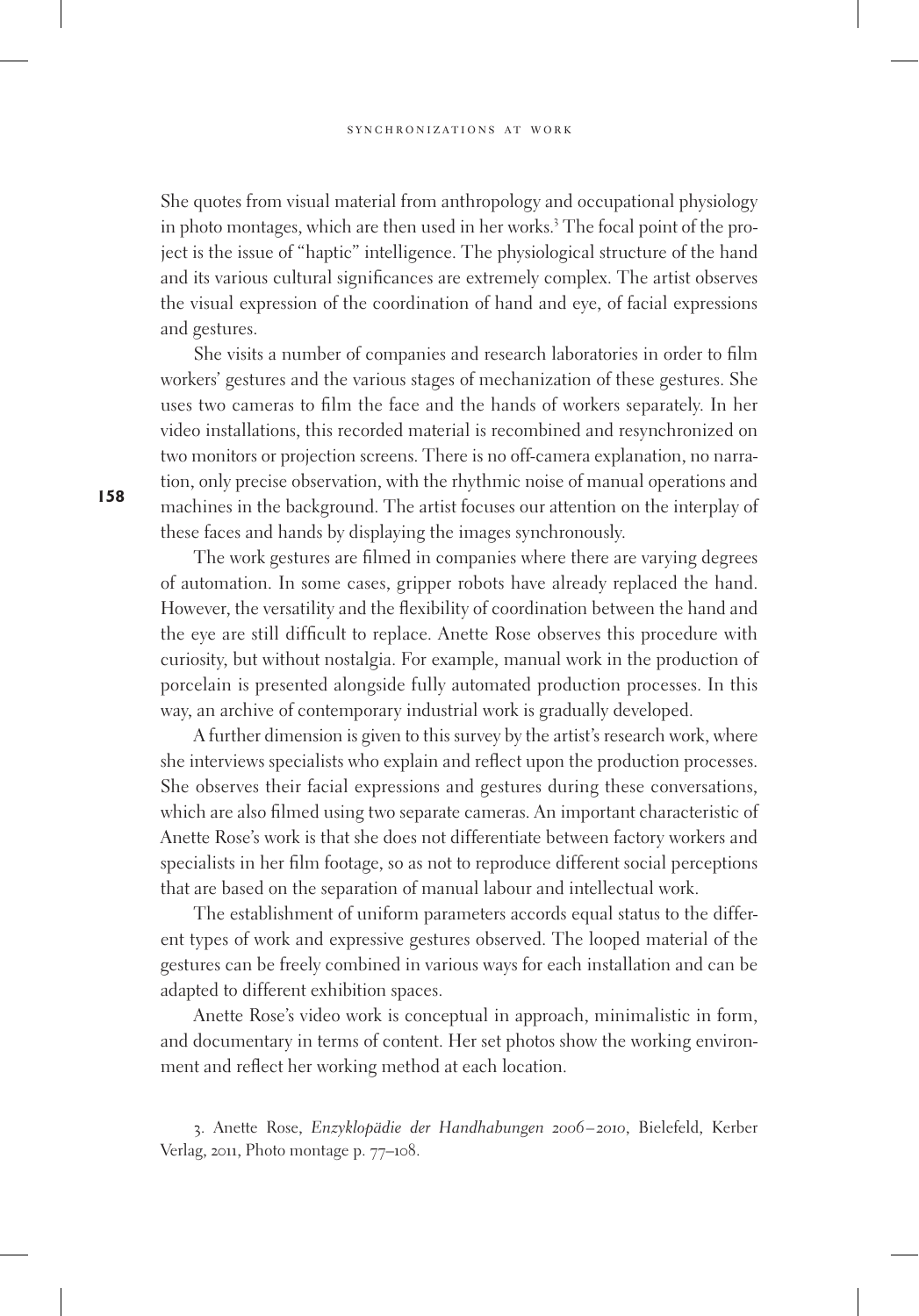Much of the fascinating quality of the *Enzyklopädie der Handhabungen* lies in the fact that the images of faces and hands, and their half-conscious interplay, are radically reduced to their basic visibility; this stands in tension with the broad epistemological interest which drives Rose's work. Her core concern here is nothing less than the visual capture of fundamental social facts. Beyond all discourse, concrete awareness is generated here for processes that generally receive little attention, but which nonetheless shape our everyday lives.

Both the ambition of this long-term project and its visual precision position the *Enzyklopädie der Handhabungen* within a tradition that ranges from August Sander's class portraits<sup>4</sup> through to Bernd and Hilla Becher's photographs of industrial buildings and structures.<sup>5</sup> There have also been long-term projects in documentary filmmaking that carve out social facts, but, to date, still photography is the only medium to have provided visual typologies that are graspable with a comparing gaze.

The loops repeat the various working and expressive gestures, thus allowing the observer to compare them. Where the Bechers combined their anonymous architectures to create photo arrays on two-dimensional surfaces, Anette Rose combines her loops in space. With these precisely coordinated loops, a polyphonic structure is created that allows similarities and differences to be recognized.

*Synchronizations at Work* can refer to both the observations that Anette Rose develops in each module and the combination of these observations in the video installations. Her main concern in focusing on synchronization is to investigate anonymous work processes that shape the foundation of our living conditions.

4. August Sander, *Face of our Time* [1929], with a foreword by Alfred Döblin, München, Schirmer/Mosel, 2008. Walter Benjamin offers a detailed discussion of this piece, which is comprised of 45 folders, each containing 12 photos, in the collection review "Little History of Photography," [1931] in Walter Benjamin, *Selected Writings, Volume 2 (1927-1934)*, Michael W. Jennings, Howard Eiland and Gary Smith (eds.), Cambridge (Mass.), Harvard University Press, 1999, p. 507-530.

5. Bernd and Hilla Becher, *Typologien industrieller Bauten*, München, Schirmer/ Mosel, 1990. In 1990, the Bechers were awarded the Golden Lion at the Venice Biennale. Their students have included Candida Höfer, Andreas Gursky and Thomas Ruff.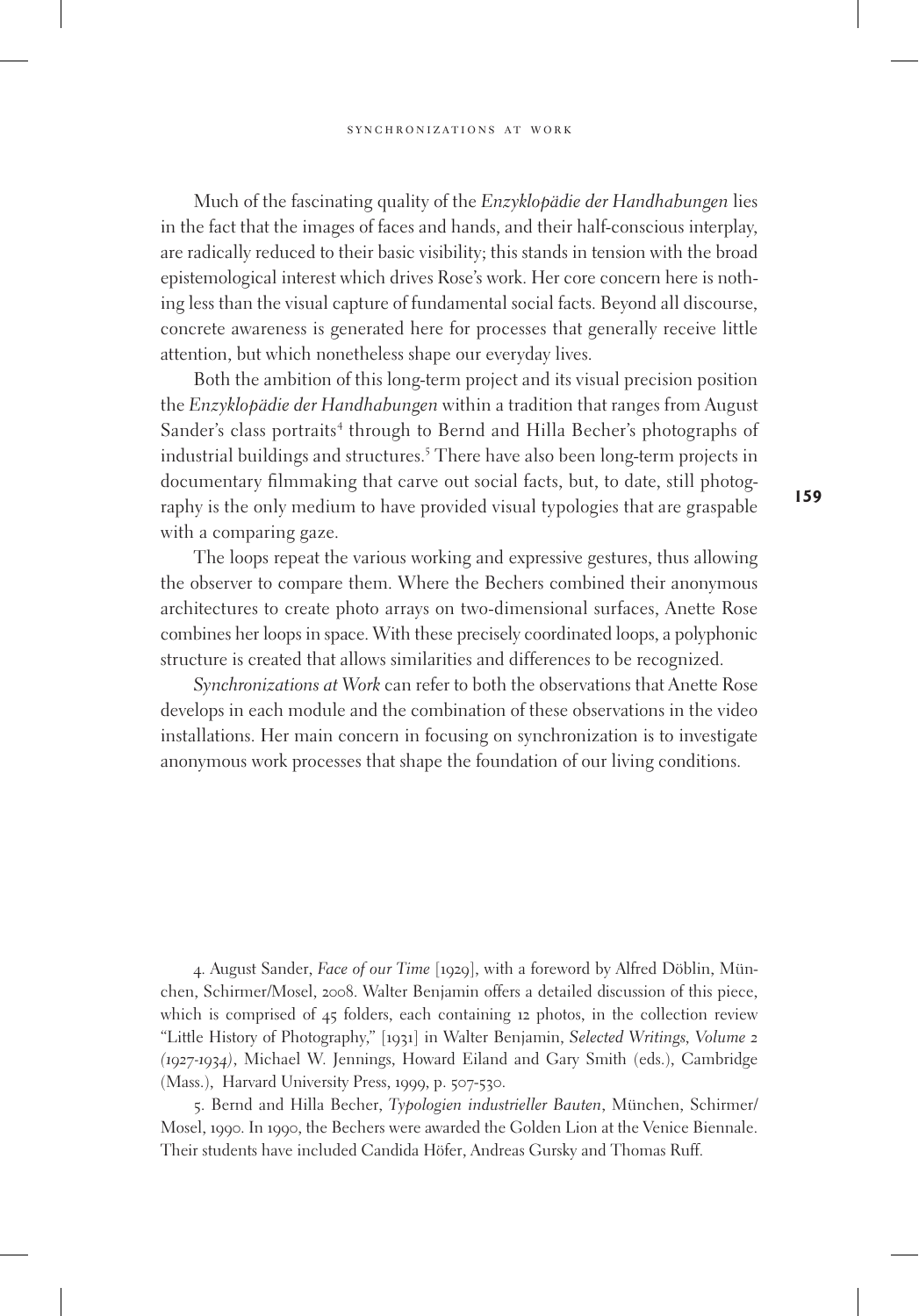# **Encyclopædia of Manual Operations/***Enzyklopädie der Handhabungen* **Anette Rose**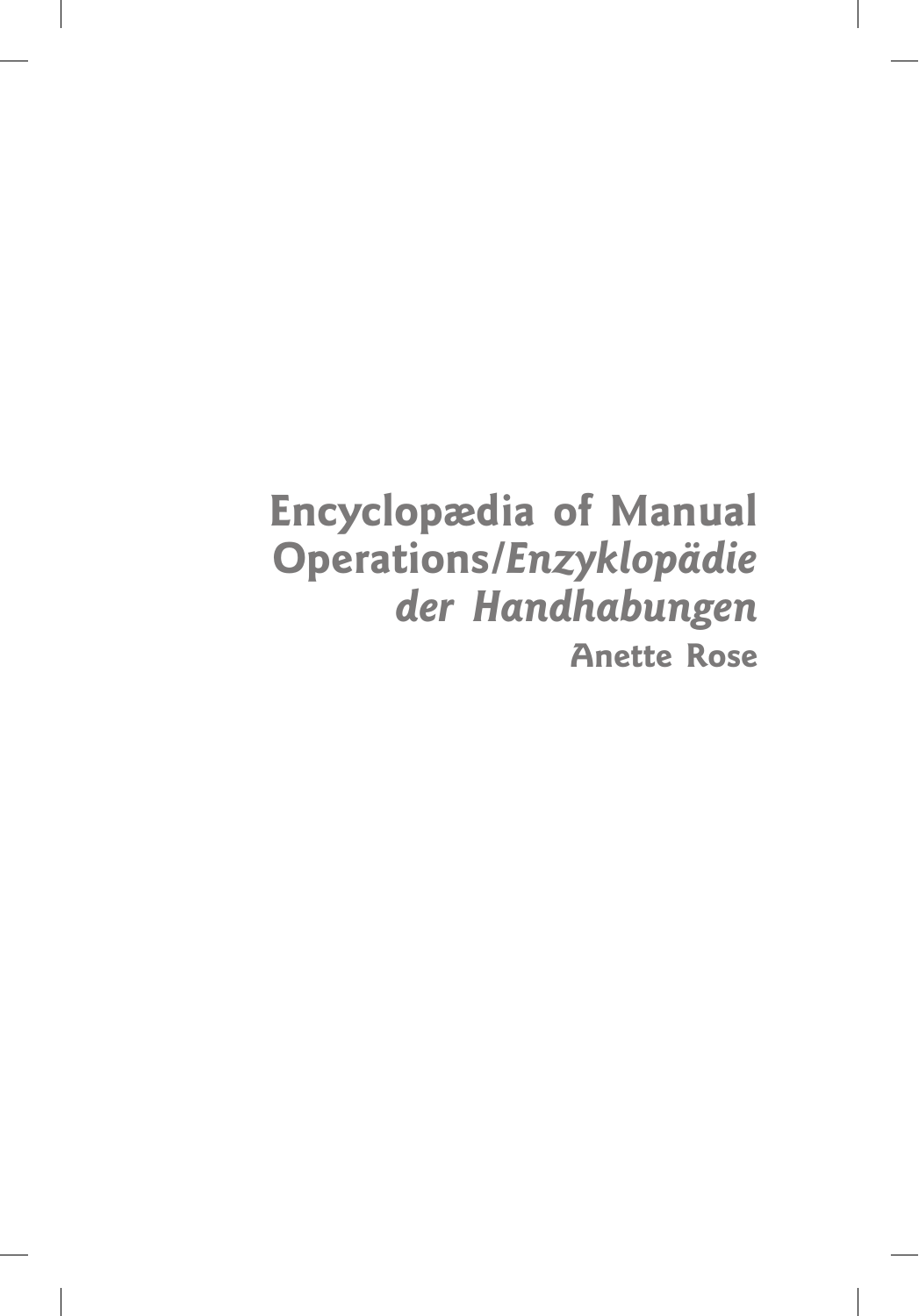

ENCYCLOPAEDIA OF MANUAL OPERATIONS. Set photo #2<br>ENZYKLOPÄDIE DER HANDHABUNGEN. Setfoto #2

Pigment piezo print, 46 x 31 cm, 2009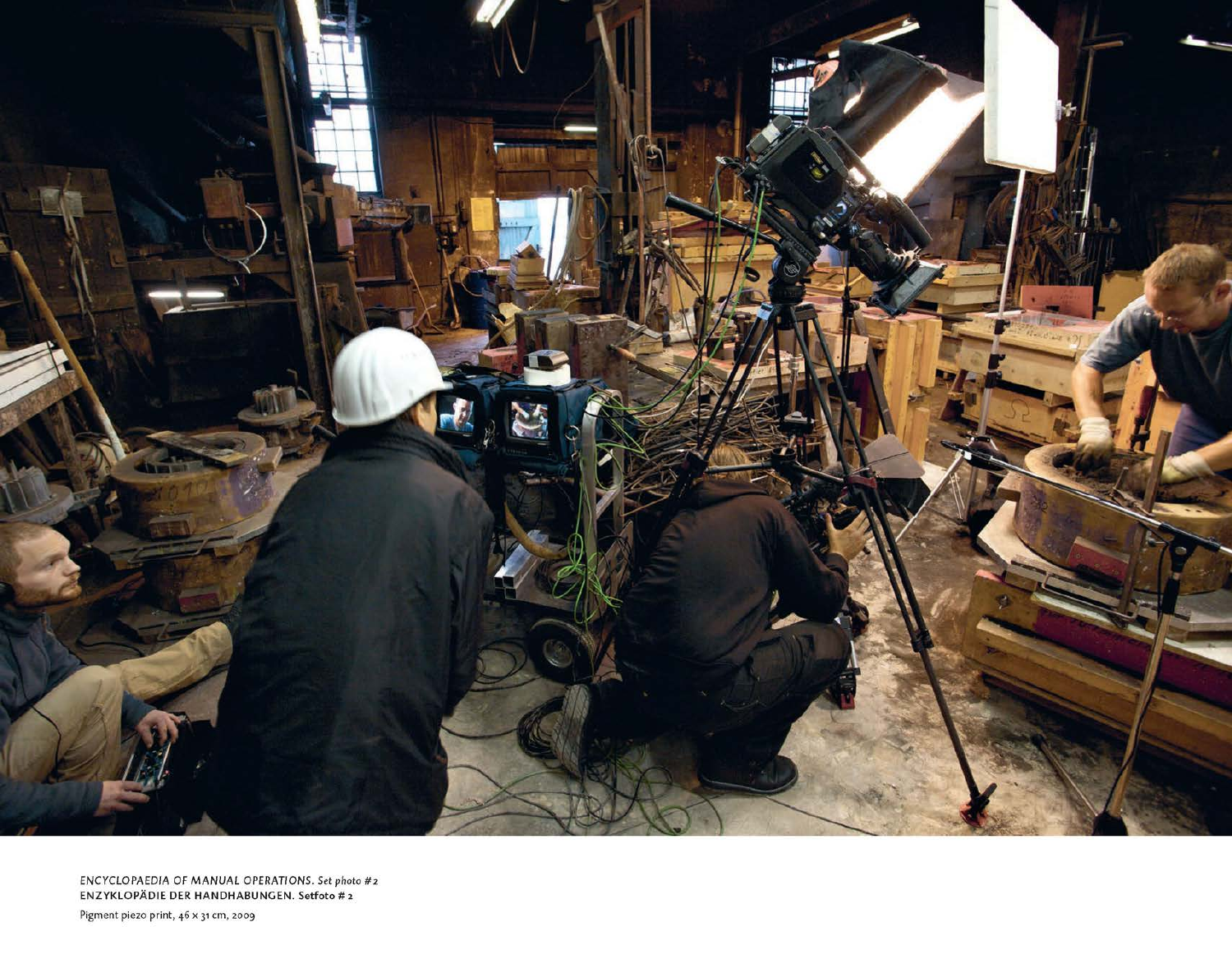

ENCYCLOPAEDIA OF MANUAL OPERATIONS. Module #15<br>ENZYKLOPÄDIE DER HANDHABUNGEN. Modul #15

Colossal-Kunst Fakt Fiktion, Tuchmacher Museum Bramsche, 2009-2012. Installation view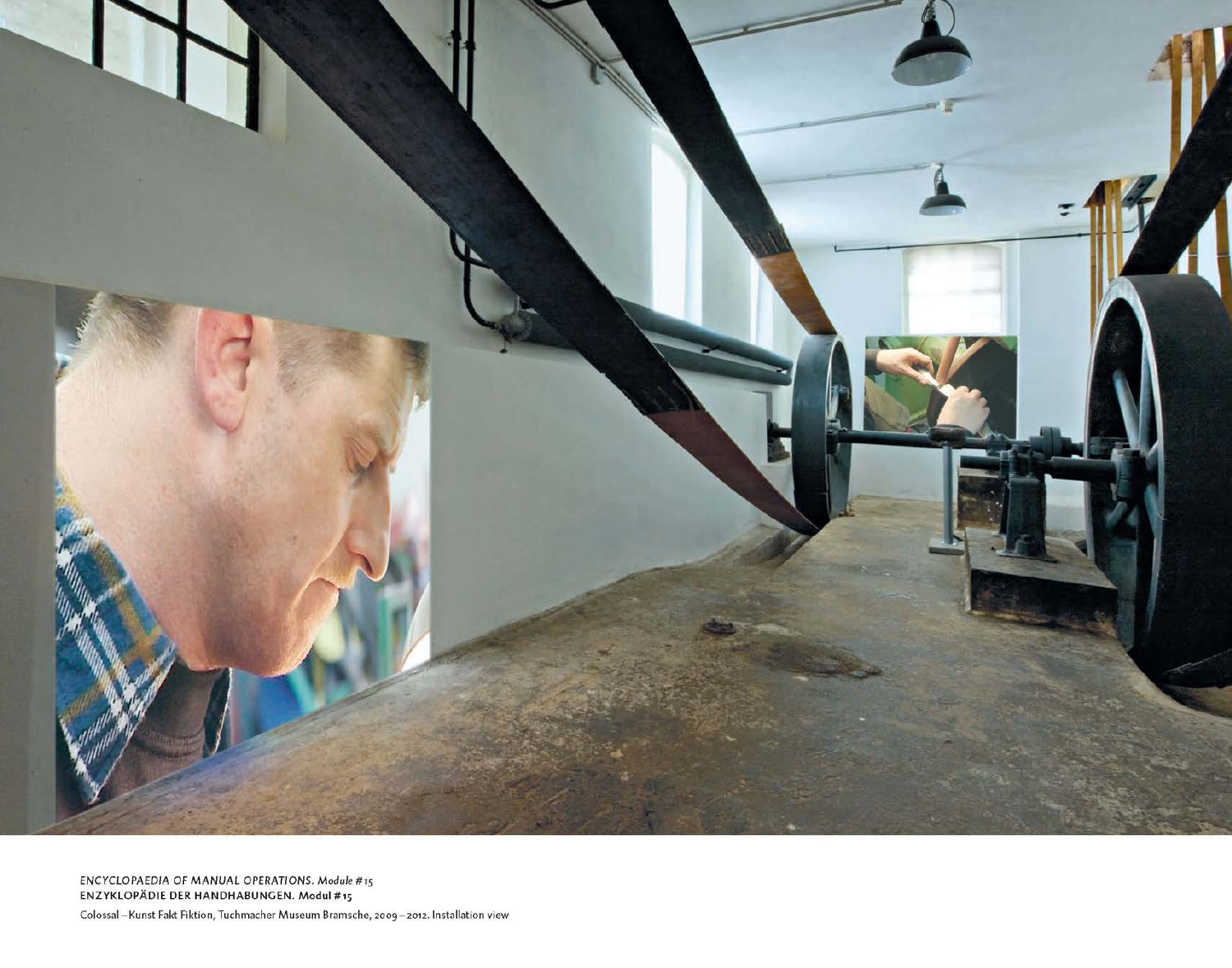



ENCYCLOPAEDIA OF MANUAL OPERATIONS. Module #15. Cleaning, fine grinding, die-cutting, stamping, linking, pulling in, dipping, bundling, pressing, winding, sanding. Video stills





ENZYKLOPÄDIE DER HANDHABUNGEN. Modul #15. Verputzen, beischleifen, stanzen, stempeln, ketteln, einziehen, tauchen, ringen, walzen, eindrehen, schleifen. Video stills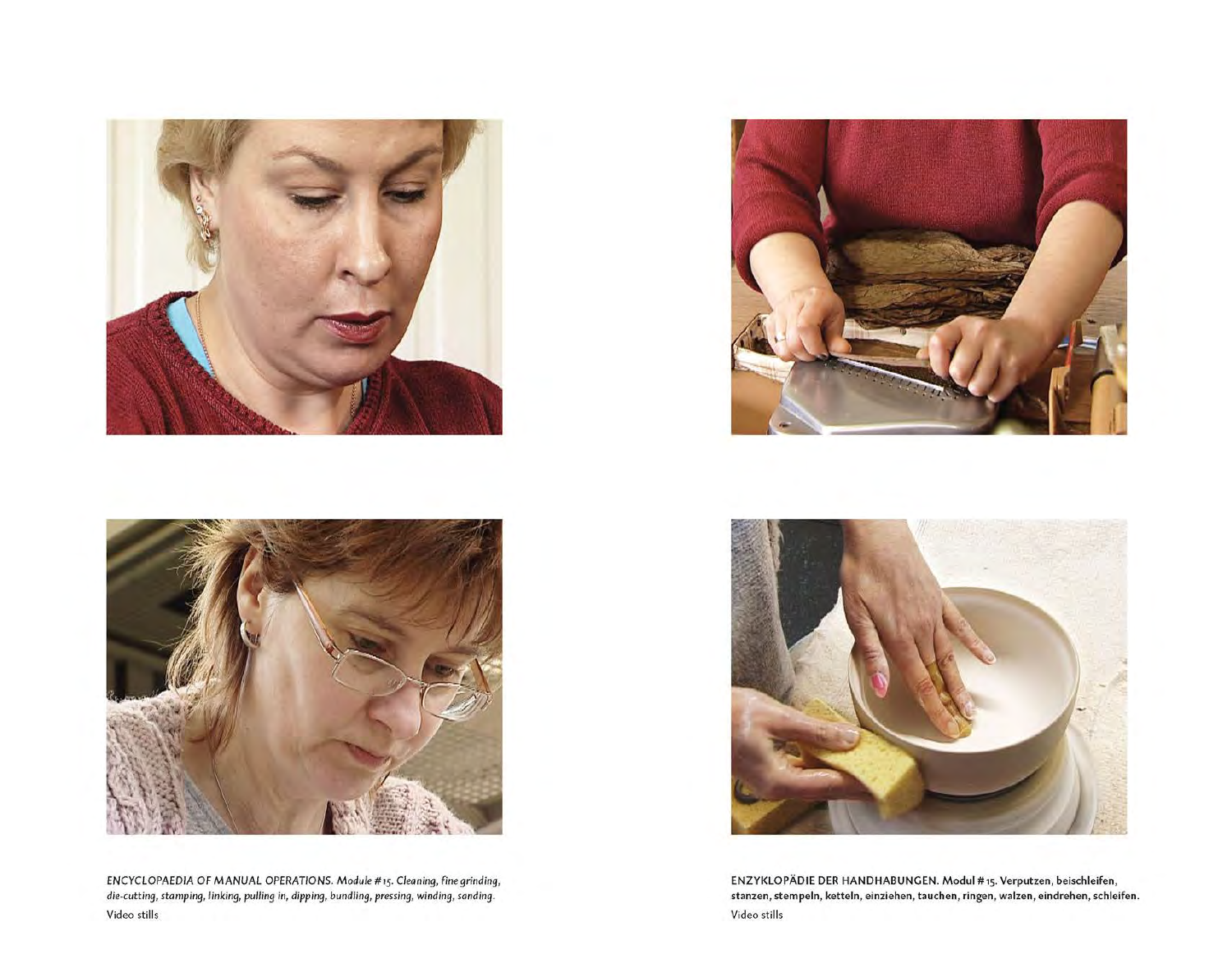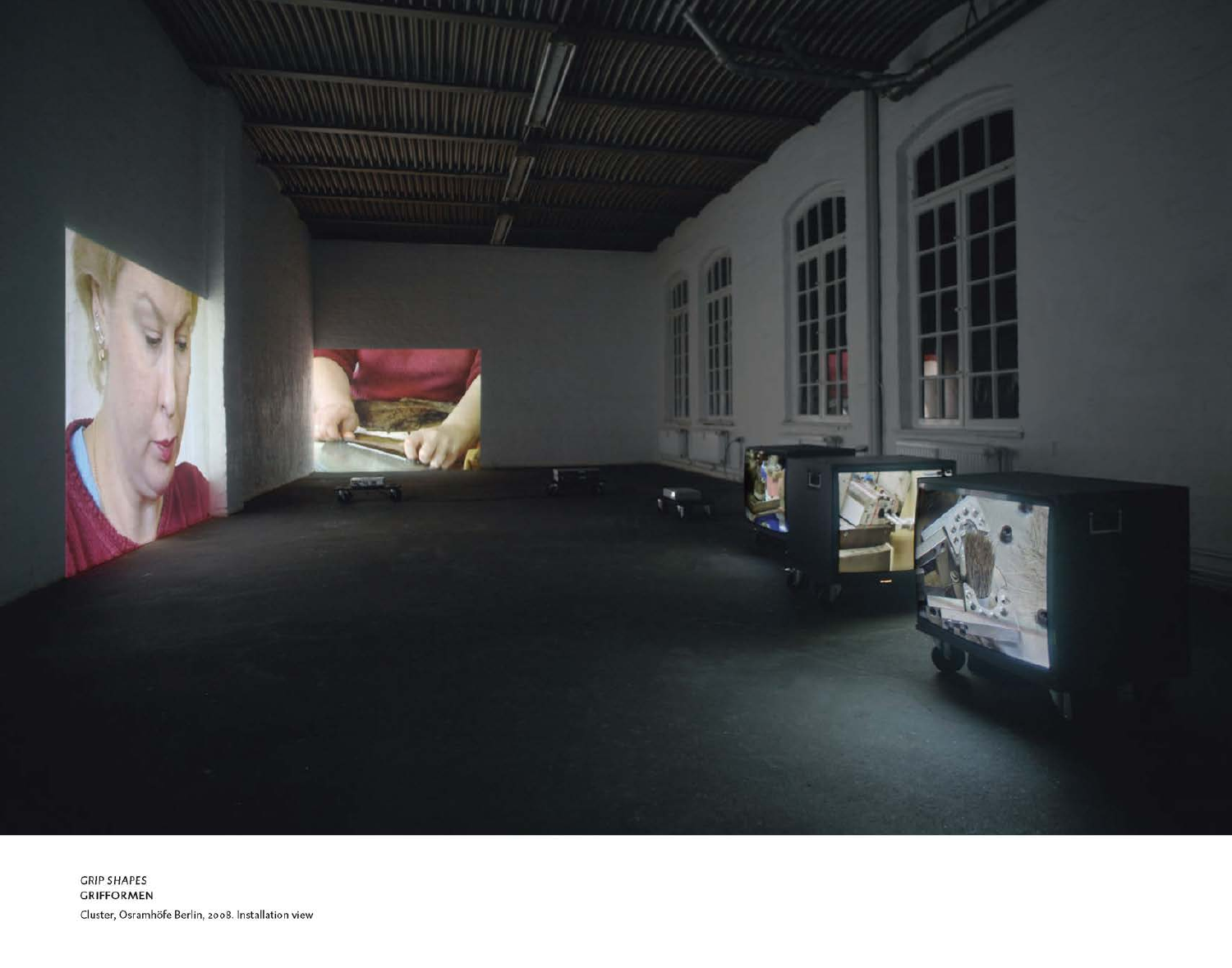



ENCYCLOPAEDIA OF MANUAL OPERATIONS. Module #11. Interview #11 ENZYKLOPÄDIE DER HANDHABUNGEN. Modul #11. Interview #11



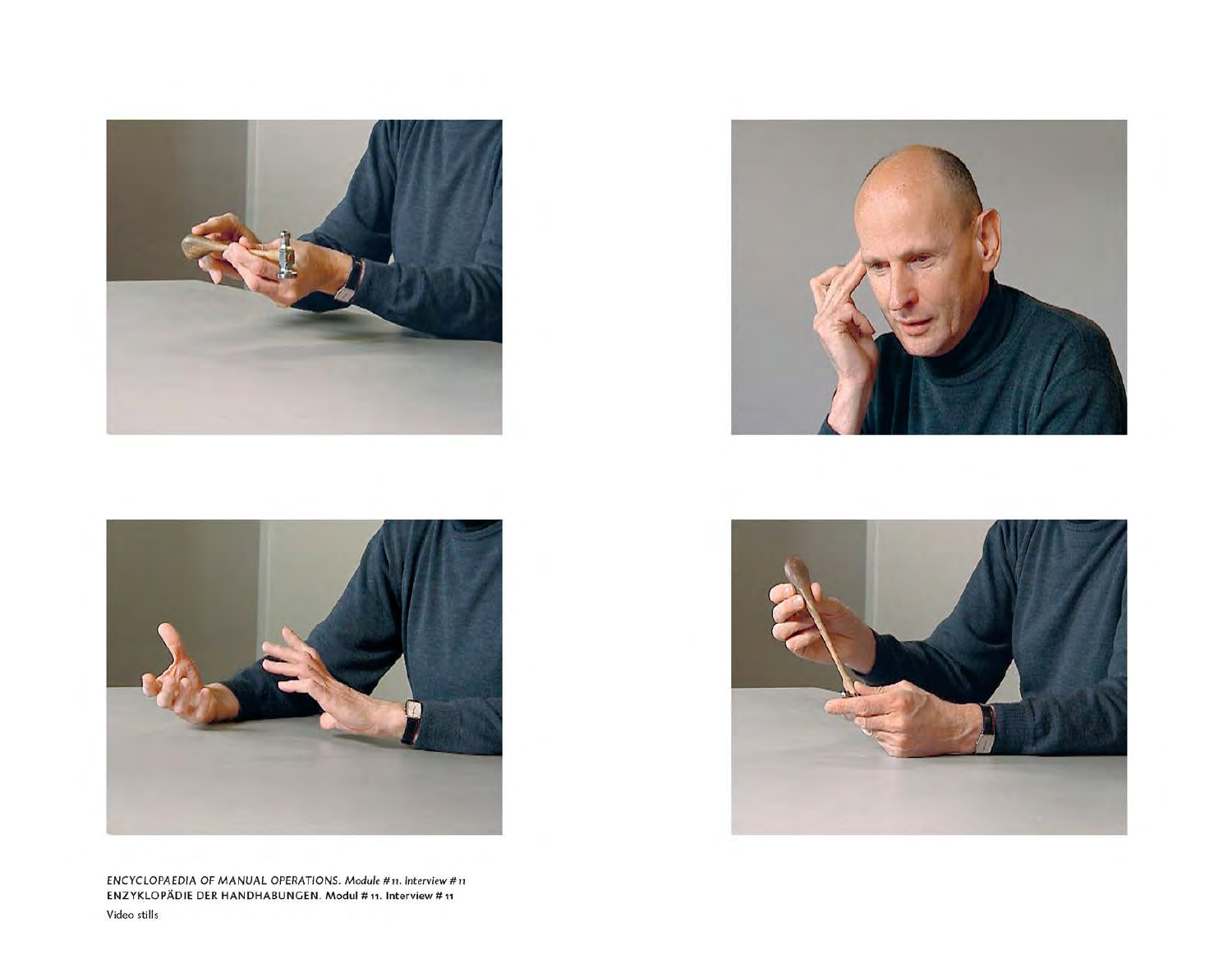

ENCYCLOPAEDIA OF MANUAL OPERATIONS. 2006-2010. Montage. p. 77-108. p. 96-97 ENZYKLOPÄDIE DER HANDHABUNGEN. 2006 - 2010. Bildmontage. S. 77 - 108. S. 96 - 97

Book insert, page 16,8 x 24 cm, Bielefeld (Kerber Verlag) 2011